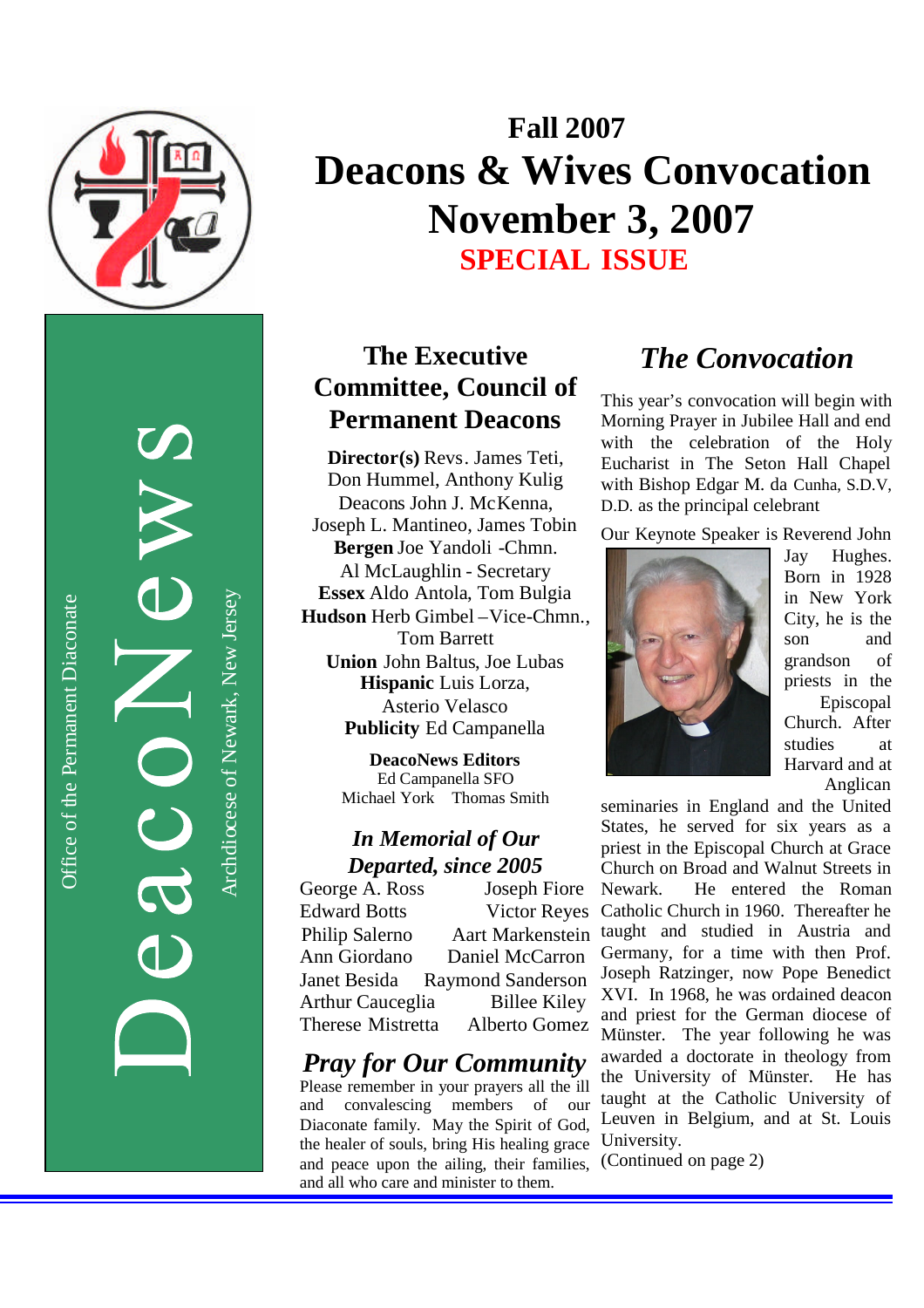## *Director's Column* **Deacon John McKenna**



I want to take this opportunity to welcome all attendees of our 2008 Deacon & Wives Convocation. The committee has worked diligently in a true collegial manner to provide the Liturgies, Worship Aids, and refreshments.

We also want to sincerely thank Bishop da Cunha and Fr. Hughes for their encouragement and support.

The convocation is held in Jubilee Hall.

The schedule is as follows:

|                       |  | 8:30 - 9:30 Registration/Coffee |
|-----------------------|--|---------------------------------|
|                       |  | 9:30 - 10:00 Morning Prayer     |
|                       |  | 10:00 - 10:30 Welcome           |
| 10:30 - 10:45 Break   |  |                                 |
|                       |  | 10:45 - 11:45 Fr. Hughes:       |
| "The gods we Worship" |  |                                 |
| $12:00 - 1:30$ Lunch  |  |                                 |
|                       |  | 1:30 - 2:30 Fr. Hughes:         |
|                       |  | "Know what you are doing"       |
| $2:30 - 2:45$         |  | <b>Break</b>                    |
|                       |  | 2:45 - 3:45 Break-out Sessions  |
|                       |  | $3:45 - 4:00$ Evaluation        |
|                       |  | 4:00 - $5:00$ Mass at           |
|                       |  | Seton Hall Chapel               |
|                       |  |                                 |

Sikora Religious Articles will be available in the Jubilee Hall Lobby as will the coffee and refreshments.

### *Formation News Fr. James Teti, Formation Director*

The diaconate ordination class of 2011 has begun formation this Fall. The class consists of thirty-five men from around the Archdiocese. Twelve of them represent many of the different ethnicities and language groups of the Church of Newark. The class well reflects our diversity. This semester they are studying Revelation and Faith and Church History in their two academic courses, held on Monday and Tuesday evenings at the Archdiocesan Center. They will be taking courses on the Gospels and Christology starting in January. An additional study group has been formed for the men in the class who speak Spanish to continue to review topics of the courses in their language. One Saturday a month the class meets for a morning session of pastoral and spiritual formation. The members of the class remain involved in apostolic work in their parishes under the direction of their pastors. Through all these various activities class members are able to take part in the main areas of formation presented in the National Directory for Formation of Permanent Deacons. Please keep them in your prayers as they follow the Lord's call to assist at His Altar, proclaim His Word, and serve in charity.

### *Convocation (Continued from the page 1)*

In St. Louis, where he has resided since 1970, he has worked, in addition to his teaching, in diocesan administration, and as pastor of two parishes. He is the author of several hundred articles and eleven books, including his forthcoming memoir, "No Ordinary Fool: A Testimony to Grace". He recently recorded eighteen talks on Jesus' parables, being distributed nationally as "A Journey through the **Parables**" NowYouKnowMedia.com

He is now a retired priest of the archdiocese of St. Louis, with residence in the parish of Christ the King. "I have wanted to be a priest," Father Hughes says, "since I was twelve years old. I have never wanted anything else. I've not regretted my decision for priesthood – not one single day. If I were to die tonight, I would die a happy man."

# *Deacons Wives*

The deacon's wives will gather together at the convocation and be given a special presentation by Dr. Dianne Marie Traflet, J.D., S.T.D., Assistant Professor of Pastoral Theology at Immaculate Conception Seminary School of Theology at Seton Hall University, South Orange, NJ, where she is also the Assistant Dean and Director of Lay Ministry.

> *Deacon Spotlight James Looby '05*



Ordained on June  $11<sup>th</sup>$  in 2005 Deacon Jim is assigned to St. Therese of Lisieux Parish, Cresskill, NJ where he is a Pastoral Associate, Youth Minister, and Confirmation Director.

Born in Cresskill, NJ, son of Bert & Emma Looby, Jim has three older sisters Noreen, Anne and Patricia and one younger brother, Bert.

Jim attended St. Therese grade School, Cresskill High School and Northfield University in NY, majoring in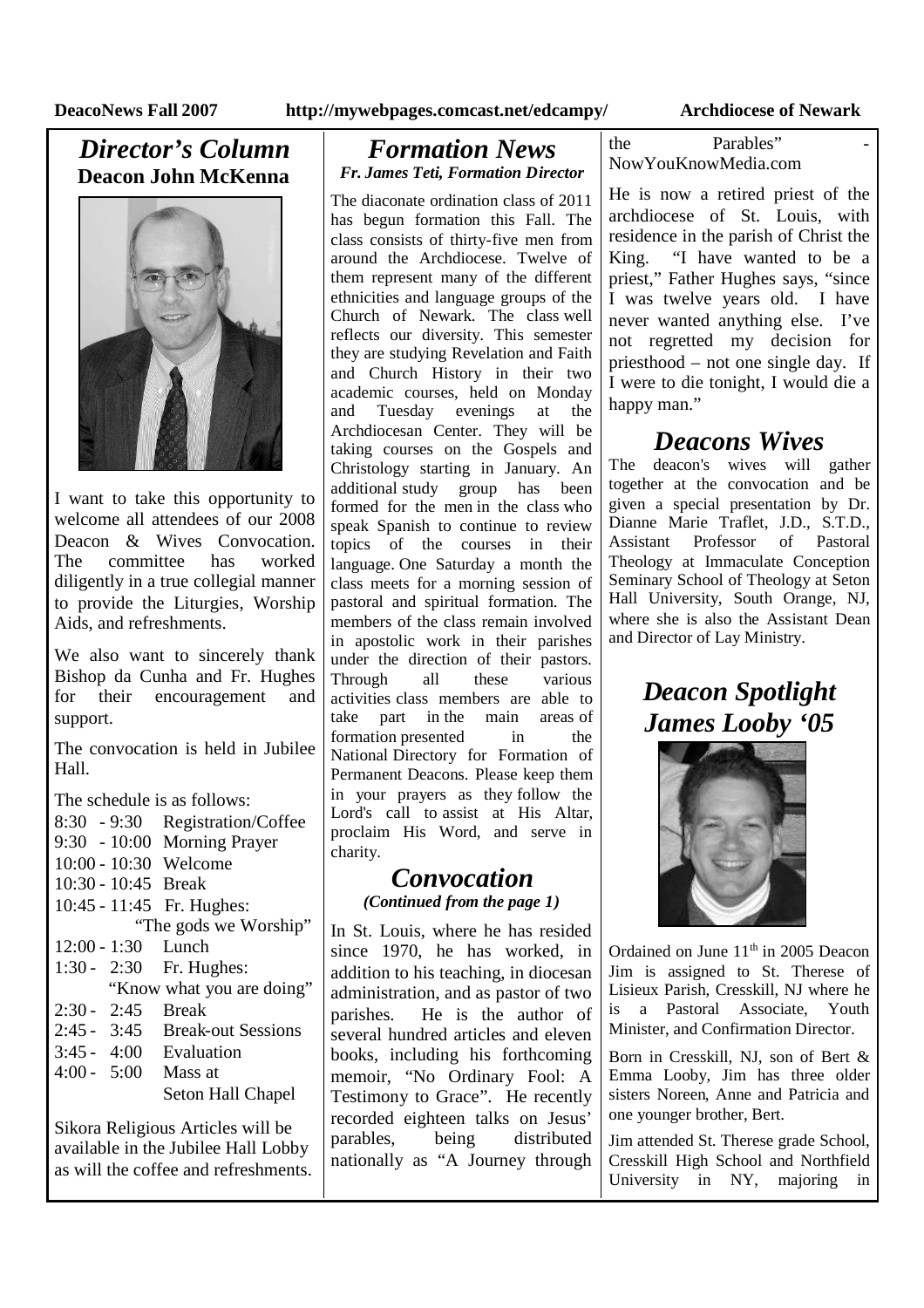### **DeacoNews Fall 2007 http://mywebpages.comcast.net/edcampy/ Archdiocese of Newark**

Computer Technology and was graduated in 1992 with a Master of Science degree in Computer Technology.

Jim met his wife Theresa in High School; they were married on October 20, 1979, and have three children Colleen 27, Joseph 26 and Megan 24.

Jim's work experience began in 1978 in Wachovia Bank in the computer room; he then went to work at ABC Channel 7 doing computer tech support. He later moved on to Mercedes Benz in Montvale working in Computer Communications and finally BASF. In 2004 left BASF, 1 yr. before ordination to become a full time pastoral associate at St. Therese.

Jim has always had a deep devotion to our Blessed Mother, as a result of the Carmelite influence at St. Therese. Interested in the priesthood in grade school, Fr. Joe Flanagan told him he needed to let the Holy Spirit grow in him. When Jim met Theresa, who swept Jim off his feet, he decided family life was his vocation, not knowing of course that his religious vocation was not going unanswered.

In 1992, while Jim's family was still young, Fr. John Russell, former Carmelite Provincial, talked to Jim about the permanent diaconate as something for him to look into for the future. While involved with his family deeply for years, in 1998, Fr. Gerard Power encouraged Jim to pursue the diaconate and gave him Deacon Ed Porter's number (former director of the Office of the Permanent Diaconate for the Archdiocese of Newark). Deacon Porter recommended CFM in Hillsdale in preparation for the start of the '05 class in 2001.

After ordination, St. Therese went from two priests to one, so Jim immediately began to fulfill many spots including: confirmation director, youth minister, baptism coordinator,<br>director of social concerns  $\sigma$   $\bar{\sigma}$  social concerns. bereavement coordinator, RCIA coordinator, seniors' social coordinator, altar server coordinator,

EM and lector coordinator, pastoral council member, and buildings and grounds committee member, just to name a few. A special cherished ministry for Jim occurs on Monday's where Deacon Jim conducts liturgy of the word with a communion service at Sunrise Assisted Living in Cresskill.

Jim says the diaconate is a very important part of his life, living daily, looking forward each day at St. Therese, working all the ministries and making sure that the Friday night food shopping date with Theresa is never missed.

## *Our Mother*

**by Deacon Mike York, Class of '05**

The following story about my Dad makes a fitting introduction to the role of Mary, our spiritual mother, in my diaconate journey

It was July 25, 1944. My dad was in the Air Corp, stationed in Folgia, Italy. Two months earlier in May of that year, he was able to attend Mass said by Padre Pio, at San Giovanni, not too far from where he was stationed. He had flown 17 missions already on a B17 bomber. The mission on July 25th would be his 18th. My dad carried his rosary with him while in the service, and in combat, prayed his rosary while flying. This was the rosary that he had since his First Holy Communion. On this particular mission, his assignment was to be one of the two waist gunners, which put him in the center of the plane. During the mission, the plane got hit by German anti aircraft guns. The pilot managed to keep control of the plane. But the plane got hit again and the pilot gave the order to the other 8 men on the plane to bail out. Fire had damaged the exit door and it would not open. My dad was able to open the door with the help of another crew member. Then, the primary rip cord on the parachute would not open. Dad was able to rip the parachute open from the chest (secondary way to open).

What was "amazing" is that my dad had a dream a couple weeks earlier about being in a plane that was on fire...and it happened as in that dream. Later my dad would find out that only 4 parachutes were seen coming down from that plane. He would only see one of the crew again.

He landed in Austria, immediately being captured by the Germans and taken prisoner, wounded from the shrapnel. He would be taken to a prison camp near the Baltic Sea, Stalog IV. The Germans only gave him two things back, one was his watch and the other was his rosary.

My dad would continue to pray his rosary while a prisoner of war (9 months) with a small group of men in his section of the prison camp. Towards the Spring of 1945, the Americans began advancing from the West, as did the Russians from the East, forcing the Germans to dismantle the prison camp, becoming a prison camp on the march. My dad would march over the course of the final months of his captivity, what was said to be 600 miles.

Shortly after Easter of 1945, and close to liberation, he would lose that rosary in the hay of a barn, unable to spend the time finding it, due to the German's urgency of moving the prisoners to prevent from being captured by the Russians.

My dad's mom prayed countless rosaries throughout her life, in Polish. My dad would often see her praying the rosary. If it were not for Mary's intercession, my dad would not have survived 18 missions and being a prisoner of war AND I would not be able to write this article!!

We know that Mary is more than a powerful intercessor with her Son, Jesus. She is also our spiritual mother; our guide, leading us to Jesus, throughout our entire lives.

St. Louis de Montfort said: "The more you allow Mary to act in your Communion, the more Jesus will be glorified". We receive Jesus in the